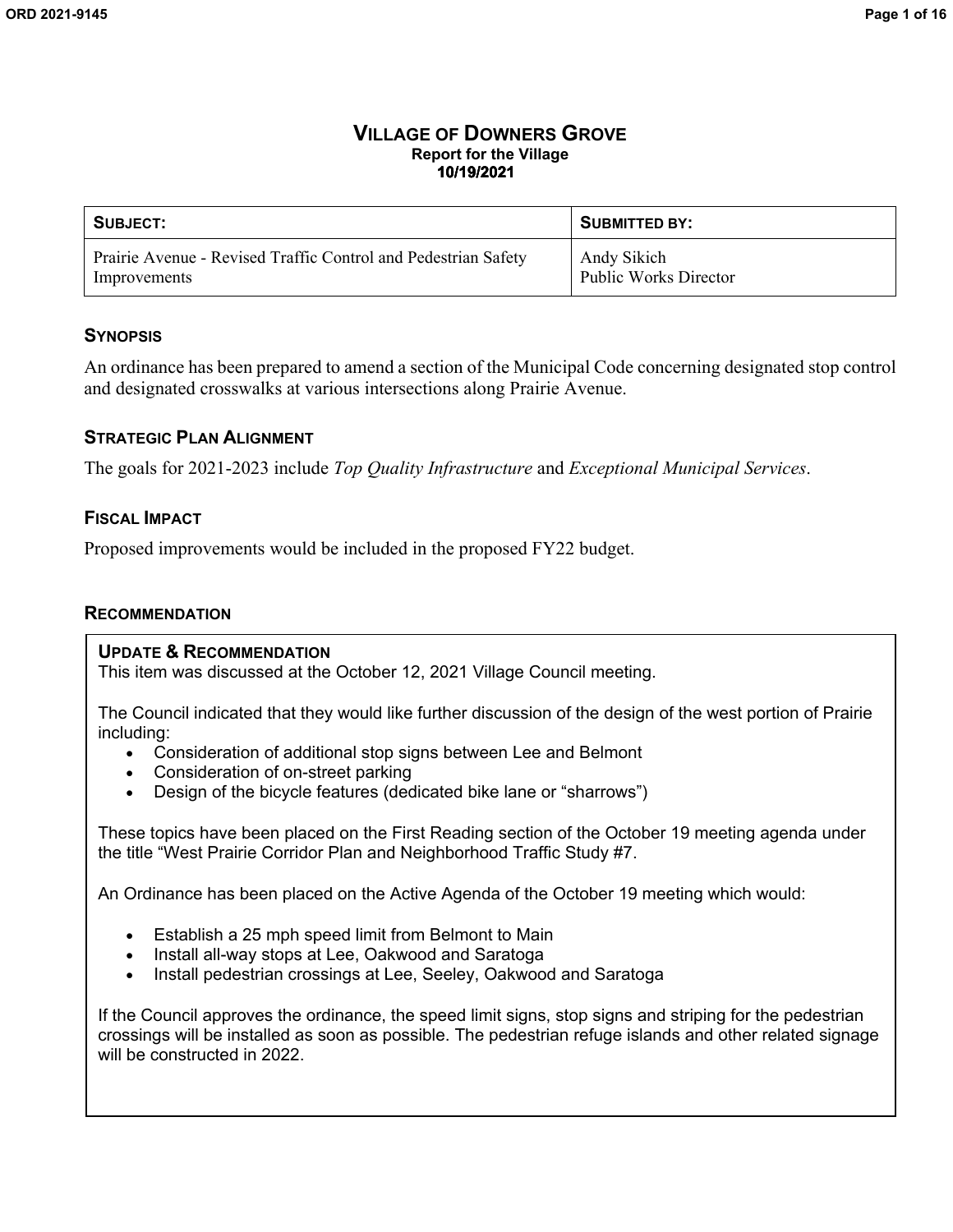# **BACKGROUND**

Prairie Avenue acts as a major collector for the neighborhood bounded by Ogden Avenue on the north, Belmont Road on the west, Warren Avenue on the south and Main Street on the east. It also acts as a connection between Belmont Road and Main Street. Staff has assessed this corridor with regard to vehicle travel speeds, vehicle accidents and pedestrian safety, and is recommending traffic calming, intersection control improvements, and pedestrian/bicycle facilities.

# **Analysis**

Staff has assessed the existing traffic conditions along Prairie Avenue, between Belmont Road and Main Street. The existing traffic volume ranges between approximately 5,400 vehicles per day and 6,600 vehicles per day. The 85% speeds range from 32 mph to 45 mph (85% speeds generally indicate the maximum speed most motorists will travel). The current posted speed limit is 30 mph. From 2015 through 2020 there were 52 accidents (per IDOT compiled accident data) recorded along this stretch of Prairie, not including the intersections at Belmont and Main.

There are currently no traffic controls on this 1.36 mile stretch of Prairie Avenue, and there is only one marked crosswalk (uncontrolled) at Oakwood Avenue. Residents of the neighborhood have requested traffic calming along Prairie, and improved safety for pedestrians and cyclists. Staff recommends the following improvements.

# *Speed Limit Reduction*

Staff recommends that the speed limit on Prairie between Belmont and Main be lowered to 25 mph. This is consistent with the recommendations in Neighborhood Traffic Study #7, which will be presented at a later date.

# *All-Way Stop Control*

Staff is recommending all-way stop control at the following locations:

- Lee Avenue Lee Avenue acts as a minor collector that carries traffic from Ogden to Warren Ave.
- Oakwood Avenue Oakwood currently has a marked school crossing.
- Saratoga Avenue The north leg of Saratoga at this intersection carries roughly 2,000 vehicles per day, and acts as a minor collector from Prairie up to the traffic signal at Saratoga and Ogden.

# *Traffic Calming*

Staff is recommending the use of centerline and edge striping to narrow the traffic lanes to 11' in each direction within the areas with painted bike lanes, and the use of centerline striping and "sharrows" in other locations (see below for further explanation of proposed bike facilities). Staff also recommends the installation of raised medians/pedestrian refuge islands, with marked (painted and signed) pedestrian crosswalks, at the following locations:

- Stonewall Avenue
- Lee Avenue (east side only no sidewalk on the west side of Lee)
- Seeley Avenue
- Oakwood Avenue (existing marked school crossing)
- Saratoga Avenue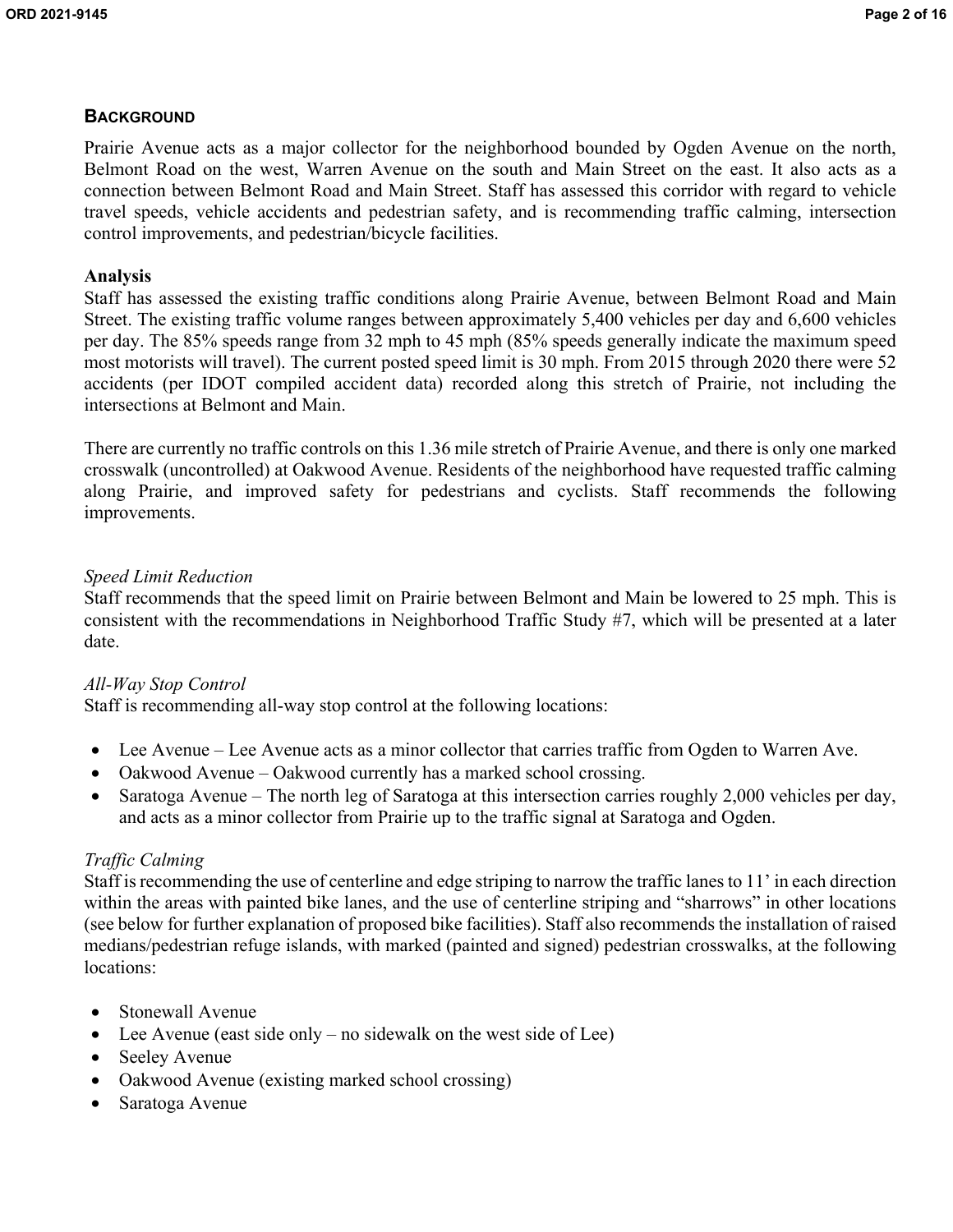# *Bike Facilities*

This section of Prairie Avenue is divided into two different widths. From Belmont to Lee it is approximately 35 feet wide. East of Lee it varies between approximately 33 feet and 26 feet wide. There is marked parking along the south curb line between Belmont and just west of Montgomery. This parking is under-utilized, and the majority of residents adjacent to it are on corner lots, or have available parking along side streets within a short walk. Staff is recommending the elimination of the parking along the south curb line, which will allow for striped bike lanes in both the east and west directions on Prairie between Belmont and Lee. East of Lee the pavement narrows, which will not allow enough room for two traffic lanes and two bike lanes, so staff recommends the use of "sharrows," which are markings painted on the pavement within the traffic lane calling motorists' attention to the shared use of the traffic lane by bicycles, between Lee and Main.

If approved by Village Council, staff envisions that stop signs would be installed within a short time frame, and the remaining improvements would be incorporated into the resurfacing of Prairie Avenue, likely in 2022.

It should be noted that these recommended improvements are independent of the temporary improvements currently being evaluated at the intersection of Prairie Avenue and Forest Avenue. Staff believes that the improvements being recommended herein will not significantly influence, nor be influenced by, the ultimate improvements at that location. Certain factors, such as the traffic signal at Main Street, the volume of traffic on Forest Avenue, and sight distance issues, create specific considerations at that intersection that are not heavily influenced by traffic controls to the west. However, the resulting effects of the proposed improvements from Stonewall to Saratoga may slightly reduce traffic volumes and speeds at Prairie and Forest, but staff does not believe these reductions will have a significant impact on that intersection.

The Transportation and Parking Commission reviewed these proposed improvements at its meeting on September 22, 2021 and agreed with staff's recommendation.

#### **ATTACHMENTS**

**Ordinance** Draft Meeting Minutes - TaP Commission September 22, 2021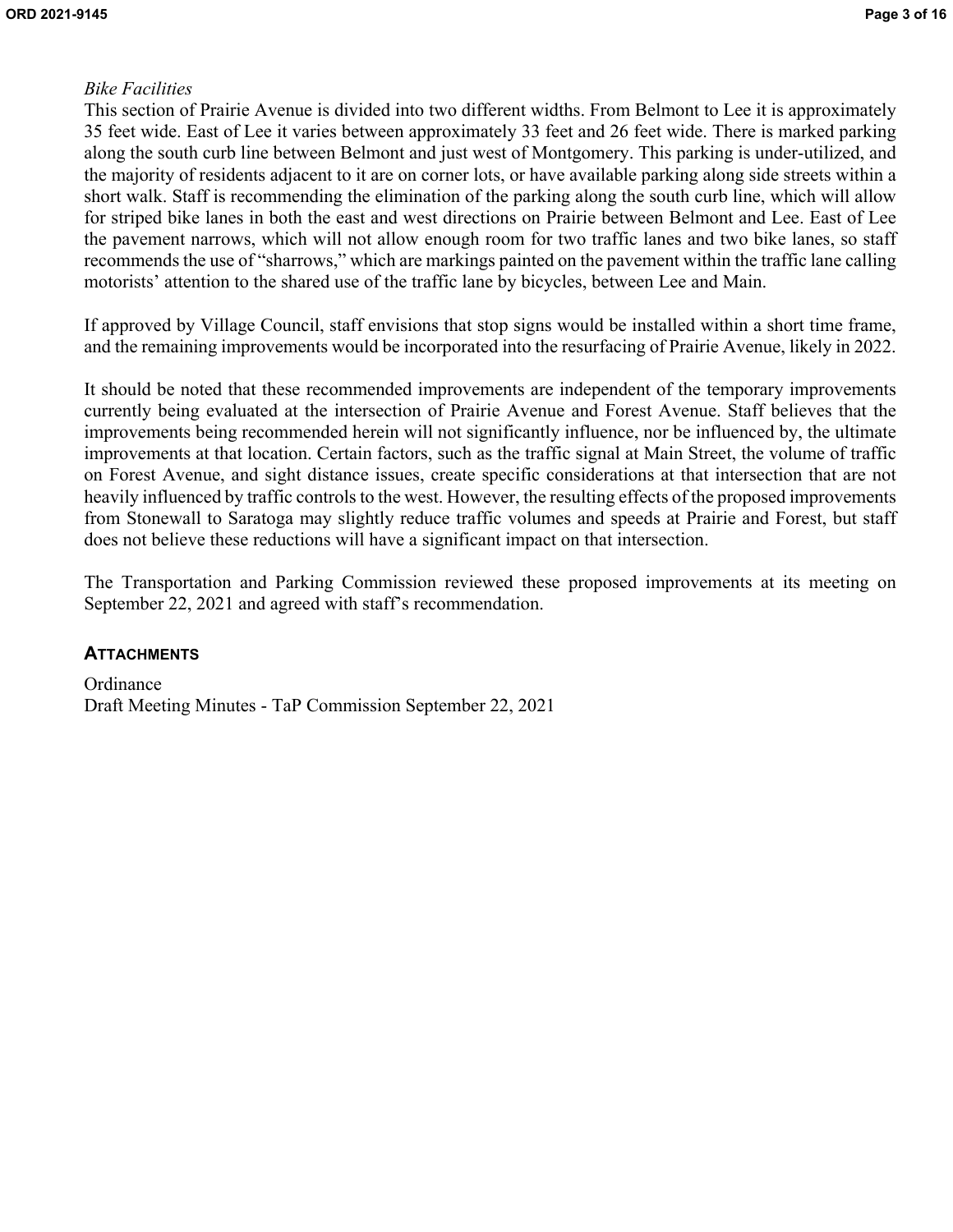# **V I L L A G E O F D O W N E R S G R O V E**

# **C O U N C I L A C T I O N S U M M A R Y**

| <b>INITIATED:</b>        | Public Works<br>(Name)         |                       | <b>DATE:</b> October 19, 2021                                                       |
|--------------------------|--------------------------------|-----------------------|-------------------------------------------------------------------------------------|
|                          | RECOMMENDATION FROM: FILE REF: | (Board or Department) |                                                                                     |
| <b>NATURE OF ACTION:</b> |                                |                       | <b>STEPS NEEDED TO IMPLEMENT ACTION:</b>                                            |
| Ordinance                |                                |                       | Motion to Adopt "AN ORDINANCE AMENDING<br><b>CERTAIN TRAFFIC CONTROL PROVISIONS</b> |
| Resolution               |                                |                       | ALONG PRAIRIE AVENUE ", as presented.                                               |
| Motion                   |                                |                       |                                                                                     |
| Other                    |                                |                       |                                                                                     |

#### **SUMMARY OF ITEM:**

Adoption of the attached ordinance shall amend certain traffic control provisions along Prairie Avenue.

# **RECORD OF ACTION TAKEN:**

1\mw\cas.21\TAP-Prairie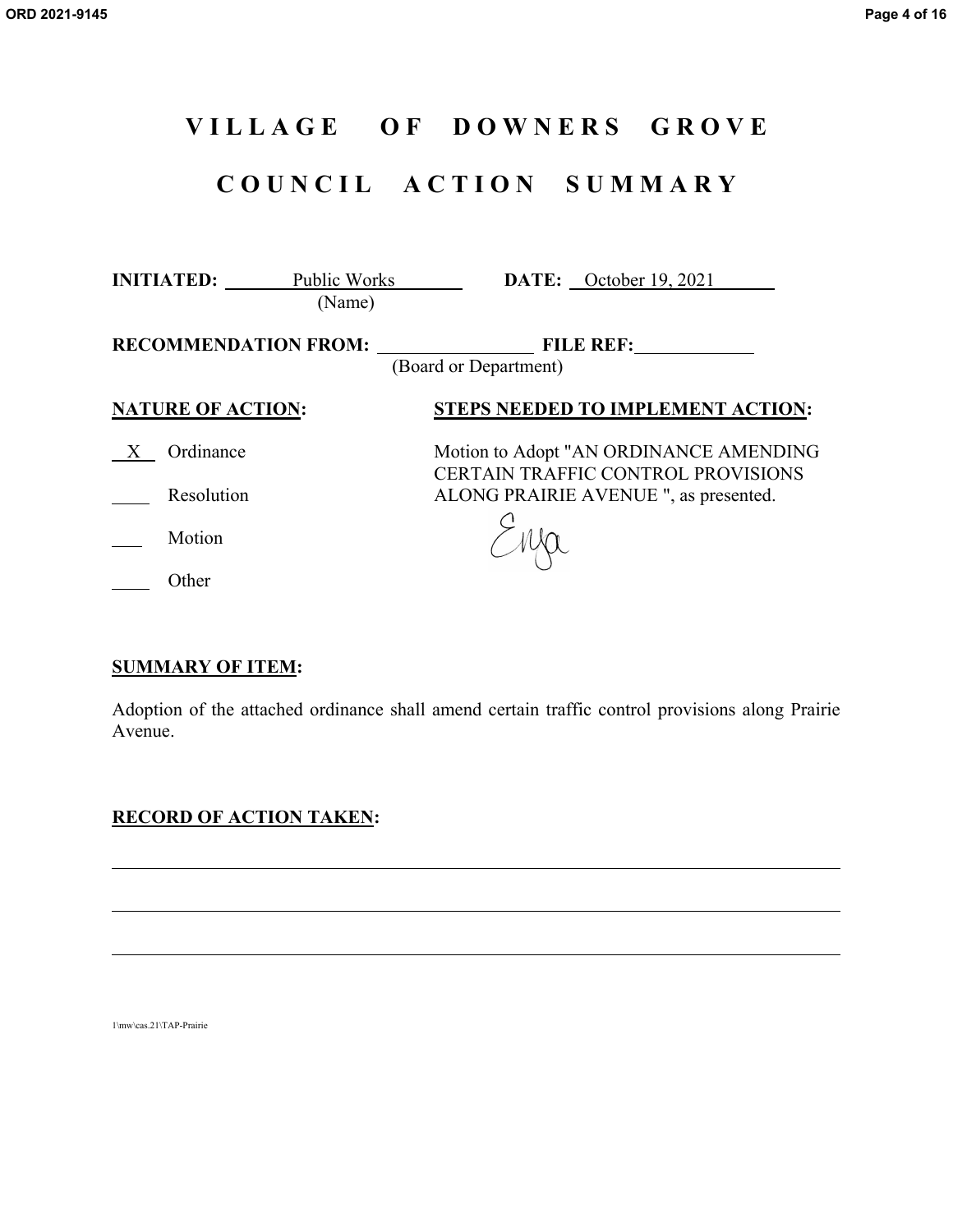#### **ORDINANCE NO. \_\_\_\_\_**

#### **AN ORDINANCE AMENDING CERTAIN TRAFFIC CONTROL PROVISIONS ALONG PRAIRIE AVENUE**

BE IT ORDAINED by the Village Council of the Village of Downers Grove in DuPage

County, Illinois, as follows: (Additions are indicated by **redline/underline**; deletions by

strikeout):

#### **Section 1. That Section 14.37 is hereby amended to read as follows:**

#### **[Sec 14.37](https://downersgrove.municipalcodeonline.com/book?type=ordinances#name=Sec_14.63_Isolated_Yield_Right-Of-Way_Signs) Thirty Miles Per Hour**

It is hereby determined and declared that thirty miles per hour (30 mph) is a reasonable and safe absolute maximum speed limit for vehicles on the following streets:

\* \* \*

*Prairie Avenue*, entire length**from Prairie Avenue to Fairview Avenue.**

\* \* \*

#### **Section 2. That Section 14.67 is hereby amended to read as follows:**

#### **[Sec 14.67](https://downersgrove.municipalcodeonline.com/book?type=ordinances#name=Sec_14.63_Isolated_Yield_Right-Of-Way_Signs) Crosswalks Designated**

(a) Pedestrian Crosswalks are hereby designated at the locations listed below on the following streets: \* \* \*

*Prairie Avenue.* **Across Prairie Avenue on the east side of Lee Avenue.**

*Prairie Avenue.* **Across Prairie Avenue on the east and west sides of Oakwood Avenue.**

*Prairie Avenue.* **Across Prairie Avenue on the east and west sides of Saratoga Avenue.**

*Prairie Avenue.* **Across Prairie Avenue on the east and west sides of Seeley Avenue.**

\* \* \*

#### **Section 3. That Section 14.80 is hereby amended to read as follows:**

#### **[Sec 14.80 Isolated Stop Signs](https://downersgrove.municipalcodeonline.com/book?type=ordinances#name=Sec_14.80_Isolated_Stop_Signs)**

There shall be erected in conspicuous places as hereinafter designated, signs lettered with the word "Stop", which signs shall be so located as to direct vehicular traffic on the specified streets to come to a full stop before proceeding into or across the intersecting streets:

\* \* \*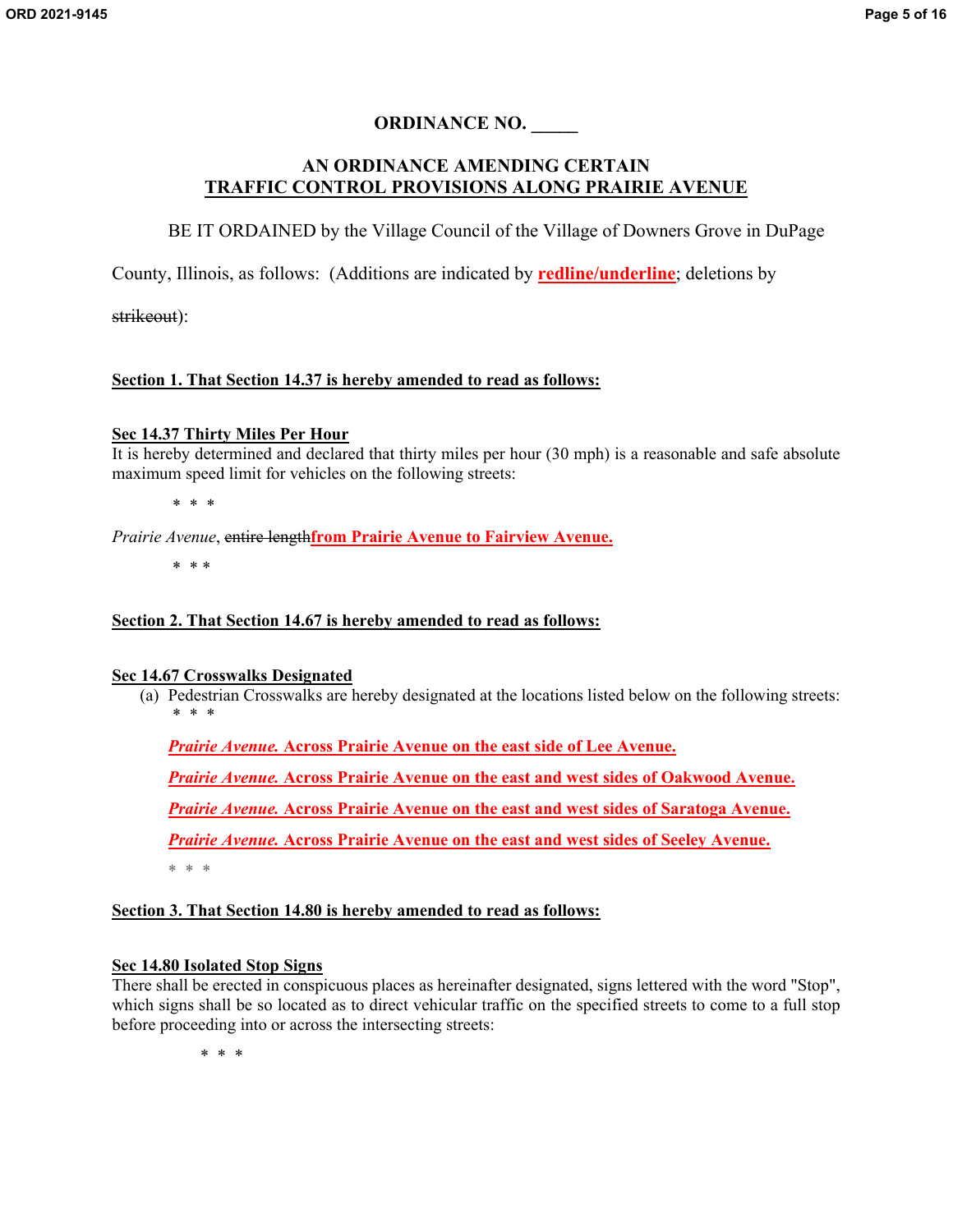*Lee Avenue.* At the southeast and northwest corners of the intersection of Lee Avenue and Prairie Avenue, to direct vehicular traffic proceeding northerly and southerly on Lee Avenue to come to a full stop before proceeding across or into Prairie Avenue.

\* \* \*

#### **Section 4. That Section 14.80.1 is hereby amended to read as follows:**

#### **[Sec 14.80.1 All-Way Stop Signs](https://downersgrove.municipalcodeonline.com/book?type=ordinances#name=Sec_14.80.1_All-Way_Stop_Signs)**

There shall be erected in conspicuous places at the following intersections signs lettered with the words "All-Way Stop", which signs shall be so located as to direct all traffic to come to a full stop before proceeding into the intersection:

\* \* \*

*Prairie Avenue* **and Lee Avenue** *Prairie Avenue* **and Oakwood Avenue** *Prairie Avenue* **and Saratoga Avenue**

\* \* \*

**Section 5.** That all ordinances or parts of ordinances in conflict with the provisions of this

ordinance are hereby repealed.

**Section 6.** That this ordinance shall be in full force and effect from and after its passage and

publication in the manner provided by law.

Mayor

Passed: Published: Attest:

Village Clerk

1\ord.21\TAP-Prairie Traffic Control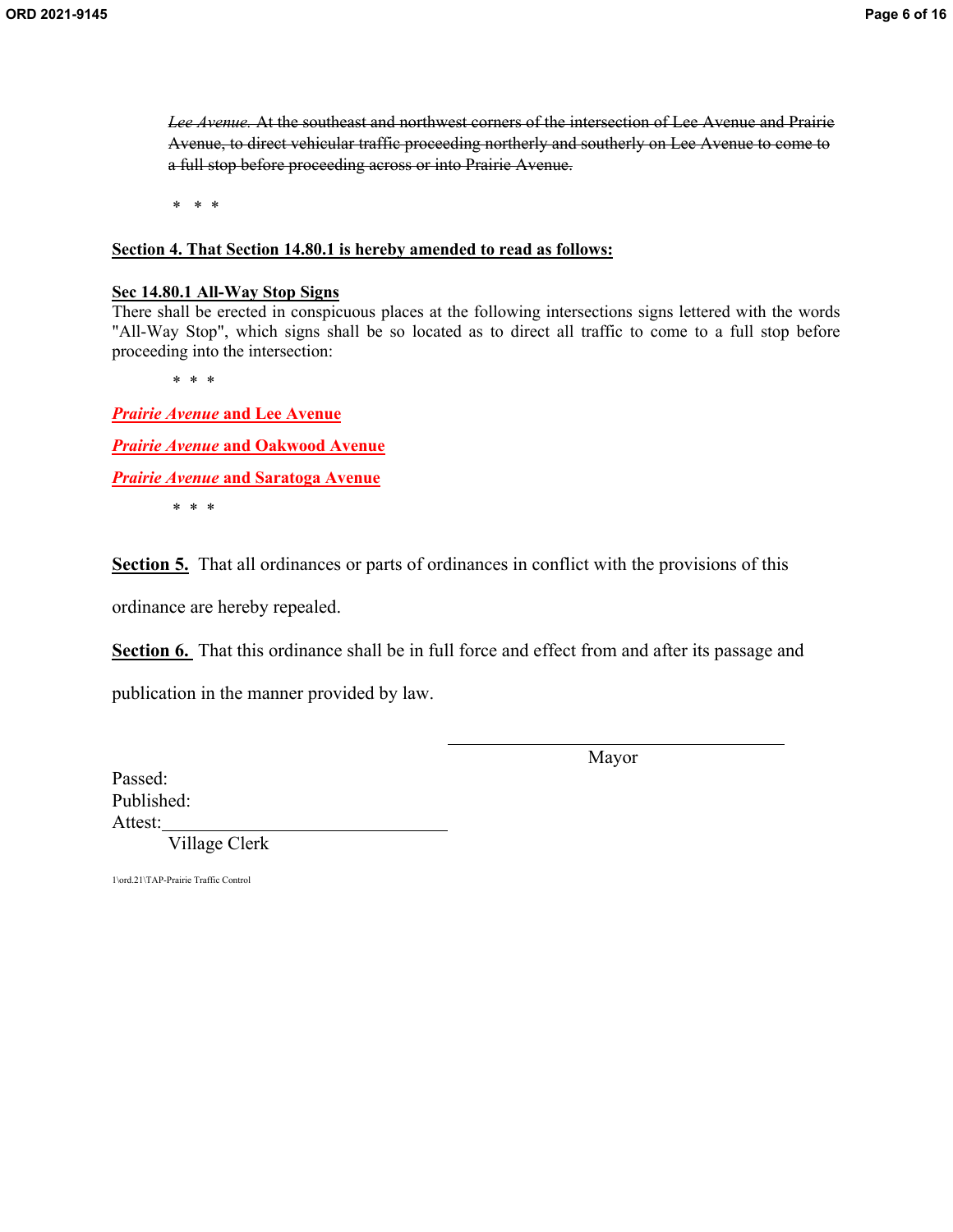## **TRANSPORTATION AND PARKING COMMISSION Minutes – September 22, 2021 Council Chambers – Village Hall 801 Burlington Avenue, Downers Grove**

Chairman Carter called the September 22, 2021 meeting of the Transportation and Parking Commission to order at 7:00 P.M. and led the recitation of the Pledge of Allegiance.

## **ROLL CALL**

| <b>Present:</b>        | Chairman Carter, Commissioners O'Malley, Novak, Shiliga, Heverin                                                                                                                                                                                                                                                                                                                  |
|------------------------|-----------------------------------------------------------------------------------------------------------------------------------------------------------------------------------------------------------------------------------------------------------------------------------------------------------------------------------------------------------------------------------|
| Absent:                | <b>Commissioner Saricks</b>                                                                                                                                                                                                                                                                                                                                                       |
| Staff:                 | Public Works Director Andy Sikich, Traffic Engineer Will Lorton, and<br>Police Support Services Manager Bill Budds                                                                                                                                                                                                                                                                |
| <b>Visitor Roster:</b> | Rich Arehard, Vito Siciliano, Gail Fuddaicousa, Willis & Shirley Johnson,<br>Nick Klucharik, Cynthia Zaeske, Sandy White, Danielle Bergandine, Mike<br>ripper, Andy Wood, Ciaran Roche, Andy Broomhead, Javier Nuno, Paul<br>Martinez, Ian Ogdon, Will Kupisch, Bob Markert, Bob Swirsky, Janet &<br>Charles Shalda, Jim Thonn, Gail Schuster, Susan Sierakowski, Nicole<br>Brown |

A quorum was established.

Chairman Carter reviewed the procedures to be followed for the meeting, explaining that the Commission will forward a recommendation to the Village Council for approval.

#### **APPROVAL OF AUGUST 11, 2021 MINUTES COMMISSIONER SHILIGA MOVED TO ACCEPT MEETING MINUTES AS PRESENTED. COMMISSIONER NOVAK SECONDED THE MOTION.**

# **ALL IN FAVOR. THE MOTION PASSED UNANIMOUSLY BY VOICE VOTE 5:0.**

#### **PUBLIC COMMENT ON NON-AGENDA ITEMS**

Nick Klucharik of 4823 Prince: Barricade at Forest & Prairie has pushed the issue over to Prince. Prince went from 200 cars per day to over 1,000. Consider other options for relief to all such as: stop signs, police presence, 4-way stop with camera or squad car during rush hour.

Cynthia Zaeske of 1130 Franklin Street: counted up to 1,000 vehicles per day on Prince Street. Brick streets cannot handle semi-trucks, school buses, volume of traffic; cars louder on bricks. Completed petition to drop off and sent video to Andy Sikich. Issues that were at Forest are now at Prince. Request to reopen topic for a solution for the entire neighborhood.

Traffic & Parking Commission 08-11-2021

1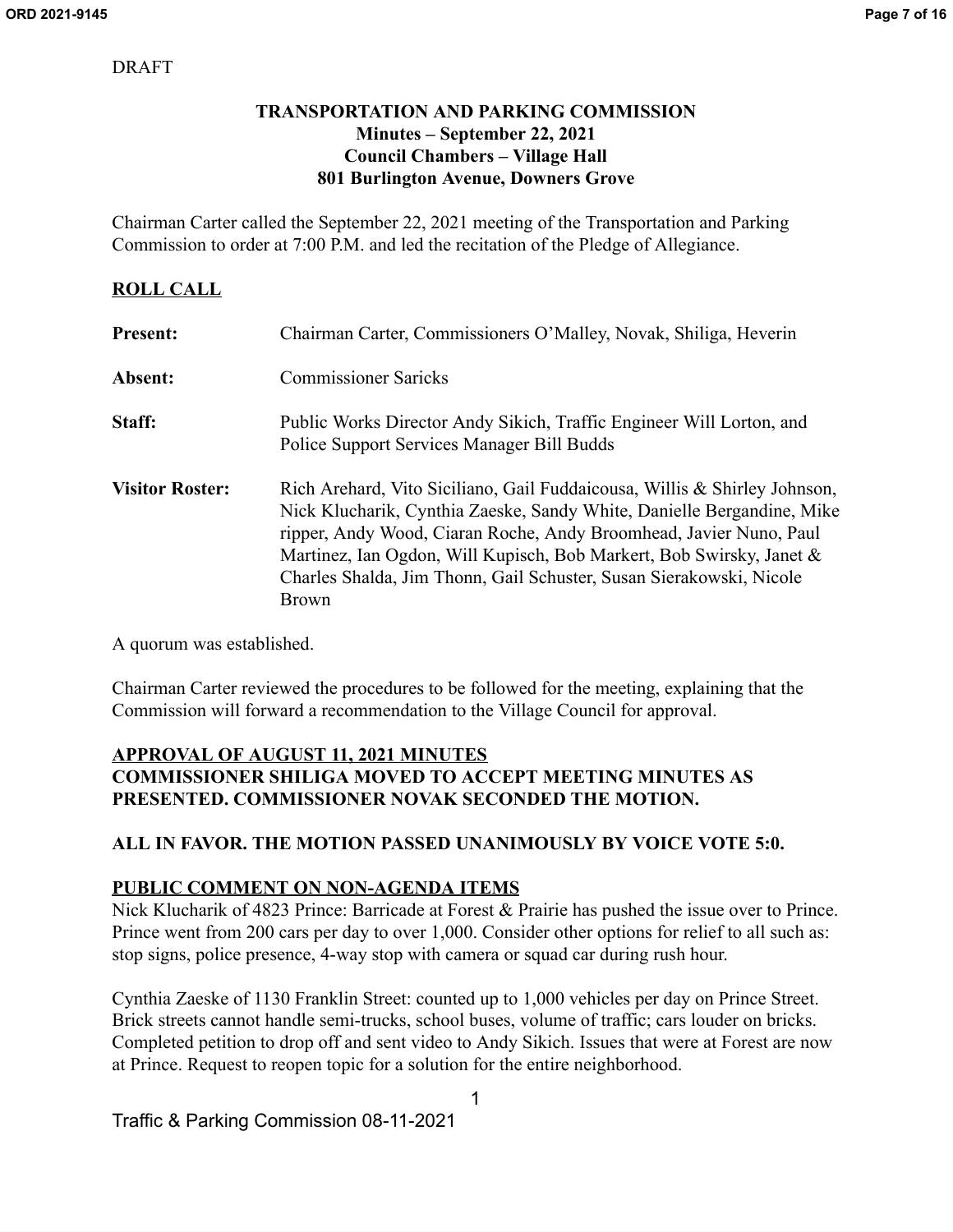Sandy White of 4901 Pershing: Requesting 20 mph speed limit from roundabout to Woodward and on Pershing. Pershing hazards: hill, park, children on bikes, cars parking on hill.

Danielle Bergandine 4803 of Prince Street: Problem diverted from Forest to Prince. Near accidents from cars attempting to turn left onto Prince; drivers not paying attention; speeding.

Vito Siciliano of 4808 Forest Ave: Attended previous meetings about the issue at Prairie & Forest; Forest problems have been diverted to Prince. Request to make Franklin one way eastbound to avoid issues that are now on Prince and Saratoga.

Chairman Carter stated that the measures put in place on Forest are temporary at this time. The Village is still reviewing it. It will take time for the public to adjust to any changes. The intention is not to move the problem elsewhere.

#### **File #4-21 Prairie Avenue Corridor**

Public Works Director Andy Sikich presented information regarding this item, some of this information is also included in the draft Neighborhood Traffic Study 7. Prairie Avenue carries between approximately 5,400 and 6,600 vehicles per day. 85% speeds range from 32 mph to 45 mph. Between 2015-2020 there were 52 accidents on this stretch of Prairie not including Belmont and Main. Currently there are no traffic controls on Prairie between Belmont and Main, and there is only one marked pedestrian crossing, at Oakwood. These proposed improvements do not include the temporary improvements currently under evaluation at Forest and Prairie, which were discussed by TAP and the Village Council over multiple meetings.

Staff is proposing the following improvements:

- Reduction of speed limit on Prairie from 30 mph to 25 mph
- Install all-way stops at Lee, Oakwood, and Saratoga
- Install marked pedestrian crossings at Stonewall and Seeley
- Pedestrian refuge islands at all 5 above intersections for traffic calming
- Eliminate parking on south side of Prairie between Belmont and Montgomery
- Paint marked bike lanes from Belmont to Lee; sharrows on pavement from Lee to Main

Staff has received numerous phone calls and emails from residents in favor of traffic calming along this stretch of Prairie. Staff also received a letter and petition requesting a safe pedestrian crossing at Oakwood and Prairie, and something other than an all-way stop at this location such as a flashing beacon or hawk signal. Hawk signals are not permissible in Illinois at intersections, so if this technology were used it would have to be at mid-block crossing.

# **CHAIRMAN CARTER OPENED UP THE PUBLIC COMMENT PERIOD**

#### **PUBLIC COMMENT ON FILE #4-21**

Unknown speaker: Law in Oregon is vehicles have to stop for crossing pedestrians. Asks what success there has been with pedestrian crossings and safety of them.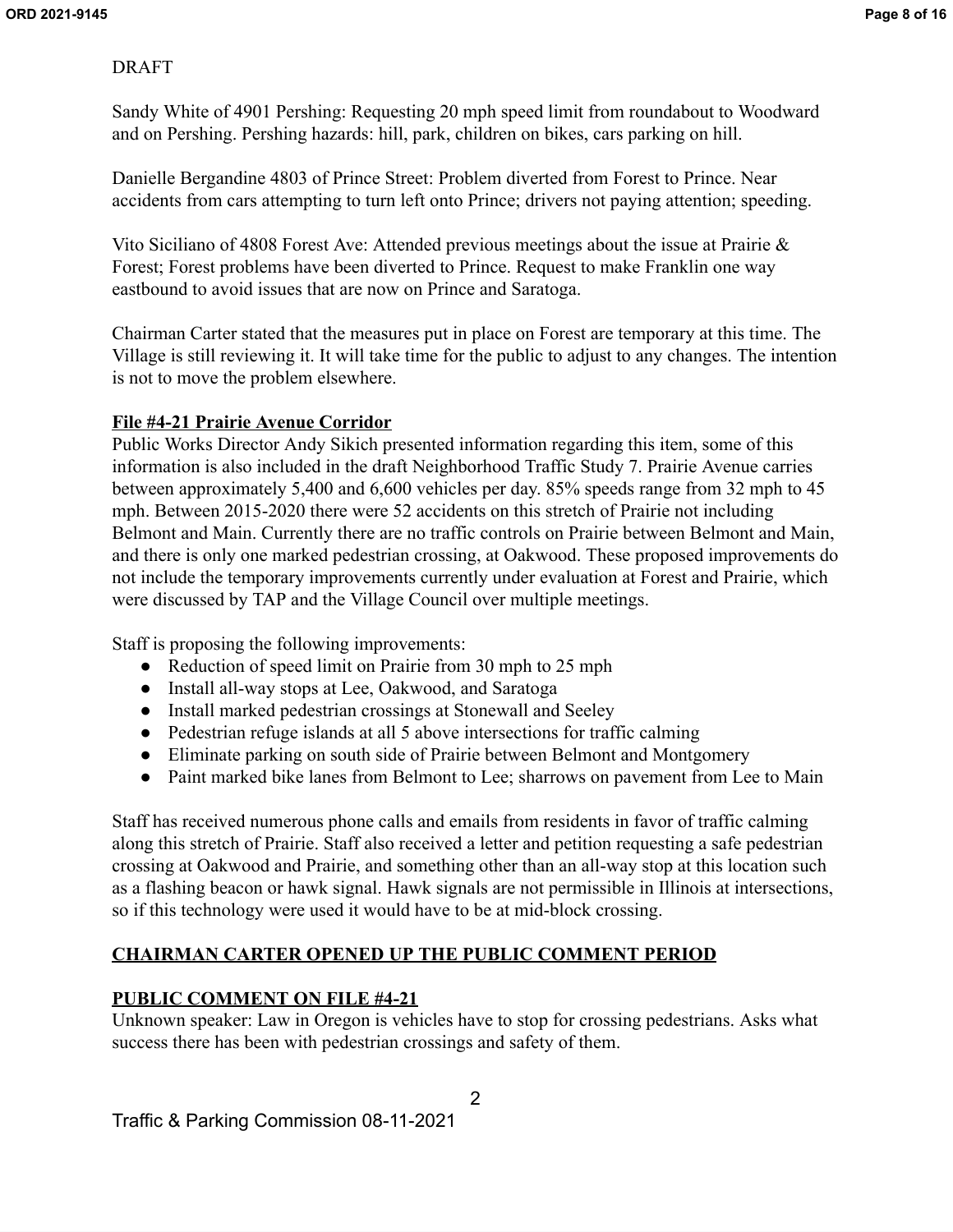Mr. Sikich Response: Illinois law states that vehicles have to stop for pedestrians in crosswalk. The Village has multiple locations with marked pedestrian crossings at unprotected intersections; generally put up signage. No areas in Village with pedestrian refuge islands. Refuge islands help call attention to a crossing; allow pedestrians a shorter walk distance by crossing one lane of traffic at a time; and act as traffic calming. Staff feels this is the best approach to crossings that are not 4-way stops. Staff does not recommend crossings at unmarked intersections that don't have signage.

Unknown person asked if there has been success with the refuge islands. Mr. Sikich stated there are no pedestrian refuge islands in town; there are some middle-of-road pylon signs warning vehicles to stop for pedestrians in crosswalk; have had success with those.

Mike Ripper of 4729 Woodward, corner of Prairie & Woodward: Concerned about speed of cars racing to Belmont to catch the light where Stonewall goes downhill. Requests consideration of help at corner of Woodward and Prairie to help slow traffic approaching light.

Unamed person of Woodward between Prairie and Belmont: Concerned that measures on Prairie will push vehicles to Woodward or Warren. Requests police enforcement for speeding and suggests speed bumps.

Andy Wood of 1115 Prairie: asked of the 52 accidents on Prairie between 2015-2020 - how many were at Forest and Prairie and how many were not? Stop signs do increase backups; driveways will be blocked during rush hour; noise increase. Not in favor of Forest and Prairie changes.

Mr. Sikich stated roughly 40% of the accidents along this stretch of Prairie were at Forest and Prairie.

Ciaran Roche of 1308 Warren: Submitted the letter and petition in advance of meeting. Community support for improving situation at Oakwood and other intersections on Prairie. Proposed changes are a step in right direction; concerned about lack of compliance at stop signs; enact measures with a higher rate of compliance. Do not want to move problem to another street.

Andy Broomhead of 2010 Prairie: Concerned about people cresting hill at Stonewall and speeding for the traffic signal; no speed limit signs from Stonewall to Belmont. Is it possible to designate Prairie from Pershing to Belmont as a school zone?

Mr. Sikich stated additional signage can be looked at for this area.

Danielle Bergandine of 4803 Prince: Fully supports reducing speed limit to 25 mph; crosswalks will greatly help. Concerned Prairie and Forest had a no left turn sign which is now dead-ended; traffic now turning left onto Prince. Requests calming measures include "no left turn" off Prairie onto Prince.

Rich Arehart of 4906 Pershing: lack of respect for pedestrians; in favor of reduced speed limit on Prairie; fears traffic will be forced to Warren. Suggests bike lanes be moved to Chicago and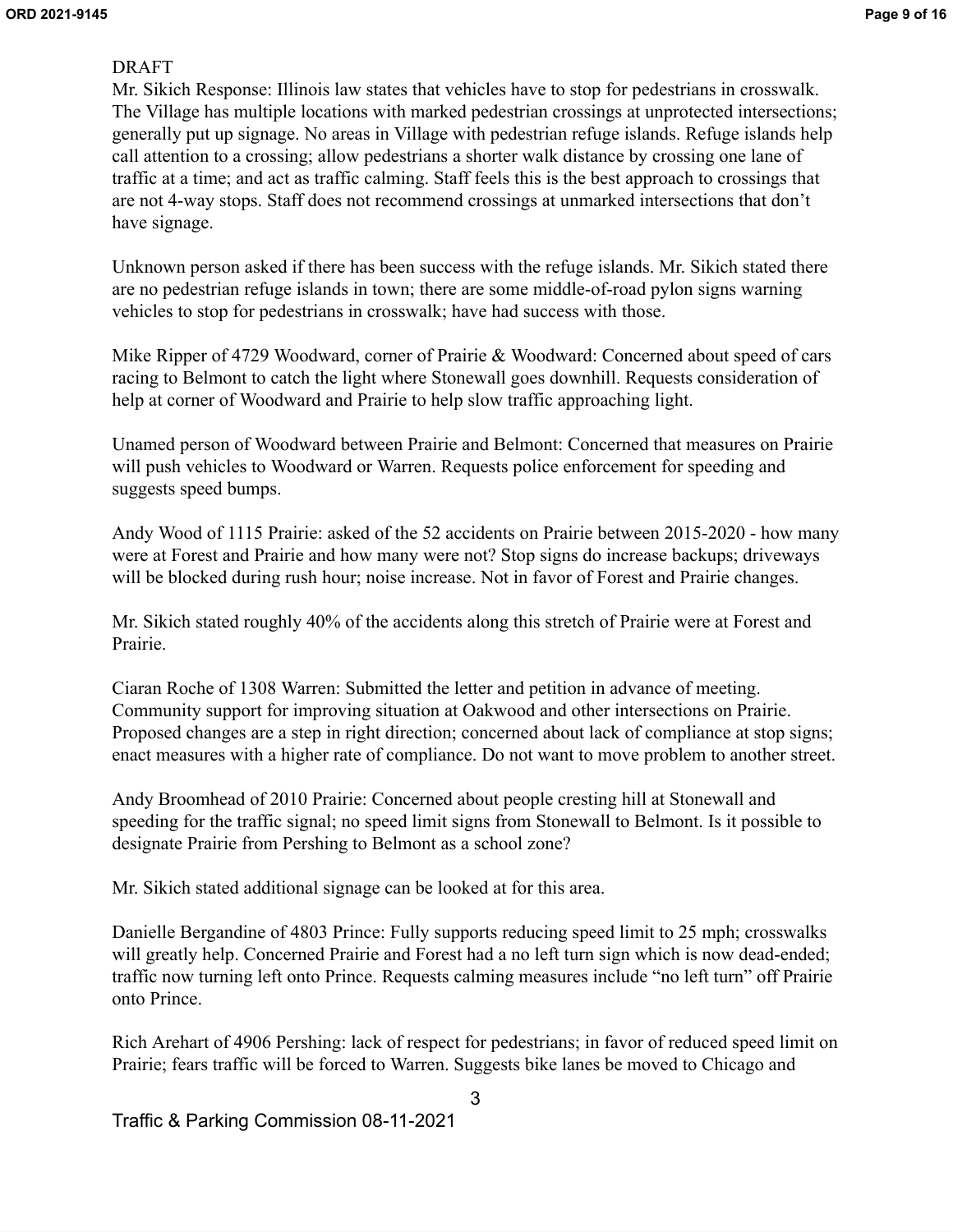developing two blocks on Chicago that are not developed as streets between Woodward and Stonewall and Stonewall and Cornell to move traffic.

Javier Nuno of 2030 Prairie Ave: Westbound in morning cars race to get through intersection and the area is not well marked for the school. Requests police enforcement of speed.

Paul Martinez of 4807 Prince: Recommends more police presence.

Ian Ogdon of 4810 Saratoga: Against sharrows due to driver inattention putting bicyclists at risk.

Vito Siciliano of 4808 Forest: Prairie and Forest had a "no left turn" for westbound traffic. Many vehicles avoid those signs.

Will Kupisch of 1801 Grant: Decisions have to be made as if Commissioners live in these homes; things need to be done asap for families, kids, neighborhood.

Bob Markert of 4600 Stonewall: Stonewall and Woodward between Ogden and Prairie used as a bypass; drivers avoiding Ogden and Belmont; constant speeding. Requesting police enforcement.

Danielle Bergandine of 4803 Prince: Does staff have support from police for proposed changes such as speed limit reduction? Does Police Department have the resources to facilitate enforcement? Vehicles are rolling through new stop signs and speeding on Prince.

Bob Swirsky of 4922 Cornell: Traffic will move to Warren; vehicles speeding on Warren; no center lines on Warren; no curbs on Warren; heavy bike traffic on Warren. Not in favor of stop signs on Prairie. Requests traffic control on Warren.

Brett of Barstadt of between Oakwood and Prairie: Likes the plan. Questions timing, approval process, and implementation. Consider speed humps or bumps to slow traffic?

Mr. Sikich stated that after TaP makes a recommendation it will go to a Council Meeting for consideration. Likely 1-2 months depending on when the TaP recommendation is made. Speed humps are not recommended for Prairie Avenue due to traffic volume.

Janet Shalda of 2025 Prairie, corner of Prairie and Woodward: Requests plan to view. Asked why each of the proposed measures was recommended at these locations. Not in favor of stop signs. Requests more police presence/enforcement.

Mr. Sikich stated that a plan was included with the agenda packet, which is on the Village website and is similar to what was shown in the presentation. The locations of these proposed improvements were selected for various reasons, such as sight distance issues; better connectivity with other parts of neighborhood; controls along the corridor giving pedestrians a chance to cross with slower vehicles and better protection.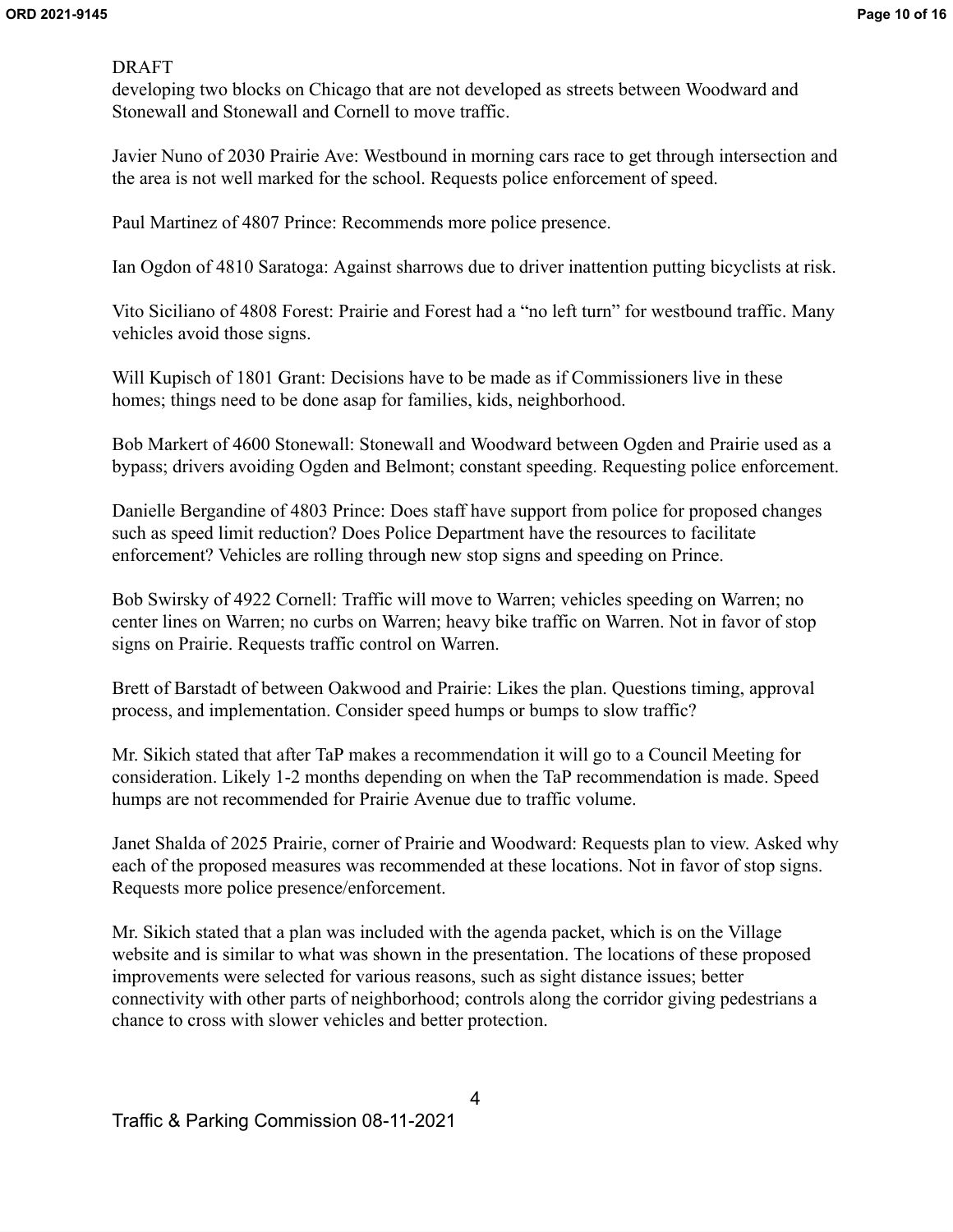Charles Chalda of 2025 Prairie: In Oregon there was a police van with photo surveillance and tickets.

Mr. Sikich stated that Downers Grove is not allowed to use speed cameras by Illinois state law, and Mr. Budds concurred.

Lee of Stonewall: Clarification on slide of Stonewall Ave at Lee and Grant Park.

Mr. Sikich stated that this was shown in error; Hoopers Hollow is the park the slide should be referencing.

Unknown speaker: Saratoga between Franklin and Prairie has stop signs on both ends of the street and vehicles still speed; stop signs not reducing speeding.

Jim Thonn of 4734 Lee: Problem is intersection of Ogden and Belmont. Vehicles turn left off Ogden on Lee, roll through stop sign, speed to light at Belmont and Prairie. Requests no left turn signs on Lee and Stonewall. Requests solution for Lee like what is at 55th and Washington with raised curbs preventing vehicles making left-hand turn off of eastbound 55th onto northbound Washington. Current proposal turns Lee into an arterial. Requests stop sign at Stonewall in addition to proposed stop signs.

Gail Schuster of 4816 Lee: Agrees with speaker before her. Need to deter non-residents from cutting through neighborhood and speeding.

Susan Sierakowski of 2041 Grant: Submitted petition from neighbors 3 years ago; not just Lee and Stonewall, but Woodward also a cut-through. Ogden/Belmont intersection causes cut-throughs. Traffic study done in response to her petition stated there was not enough traffic to warrant controls.

# **CHAIRMAN CARTER CLOSED THE PUBLIC COMMENT**

# **CHAIRMAN CARTER OPENED DISCUSSION AMONGST THE COMMISSION**

Commissioner Shiliga: Asked about adding other improvements to the streets in the surrounding neighborhood, as well as programmable signal heads at the signal at Belmont and Prairie to prevent people from speeding to catch the green light.

Mr. Sikich stated that Mr. Werthmann will speak to the streets in the surrounding area in the second presentation. Also, the signal at Belmont and Prairie is a DuPage County signal; but staff can speak to the County about the potential for adding programmable signal heads.

Mr. Shiliga: In favor of lowering speed limit from 30 mph to 25 mph.

Commissioner Heverin asked if the signal timing for the left turn from Prairie onto Belmont could be modified for less of a wait time.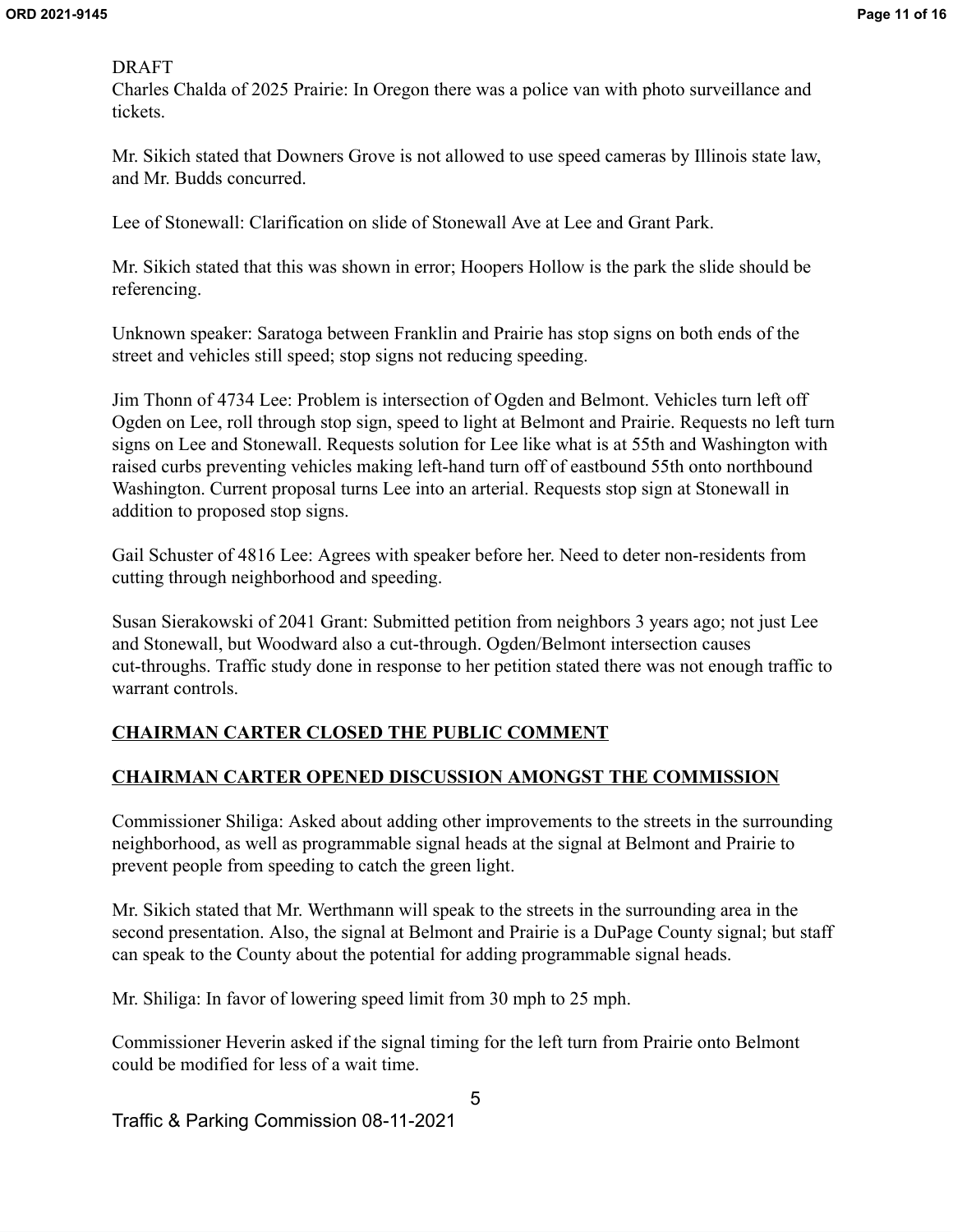Mr. Sikich stated that part of the issue at this signal is the all red signal for school crossing, which affects timing for the left turns.

Commissioner Heverin asked about driver speed feedback signs on Prairie. Mr. Sikich stated that the Village moves these signs around, but they have been on Prairie in the past. Commissioner Heverin asked about the rationale for the bike lanes just on the west end. Mr. Sikich said it helps from a traffic calming perspective, and this is a major bike route. On the west end the blocks get farther apart and the road gets wider, which makes vehicles drive faster. A protected bike lane will help to slow the traffic down and protect cyclists. There is not enough space for dedicated bike lanes east of there. Sharrows will at least help draw attention to cyclists sharing the road.

Commissioner Novak thanked everyone who came to the meeting and thanked staff. Everyone on TaP takes these issues very seriously.

Chairman Carter asked about Police enforcement. Once implemented, is there an initiative to monitor changes?

Mr. Budds stated that traffic safety is one of the highest priorities for the Police Department. Officers have been doing extra patrols in this area. Not every traffic stop leads to a citation; generally we are looking for compliance and education. Officers do the best they can to respond to resident requests for enforcement and keep the number of accidents down, but generally there are around 1,600 crashes around the Village each year. Officers do give feedback to administration both to help drive change, and to report back on the effectiveness of changes that have been implemented.

Commissioner Carter asked what can be done to minimize cut-through traffic, other than signage. Possibly education or enforcement?

Mr. Sikich said that common sense, data driven recommendations continue to be the best way to improve traffic in neighborhoods, in addition to targeted enforcement where necessary.

# **COMMISSIONER CARTER CALLED FOR A 5 MINUTE RECESS**

# **CHAIRMAN CARTER RE-OPENED DISCUSSION AMONGST THE COMMISSION**

**WITH RESPECT TO FILE #4-21, MR. SHILIGA MOVED TO TABLE A VOTE ON THE FIRST AGENDA POINT OF FILE 4-21 PRAIRIE AVENUE CORRIDOR UNTIL AFTER THE SECOND AGENDA ITEM 5-21 NEIGHBORHOOD TRAFFIC STUDY 7 IS PRESENTED, AND PASS A RECOMMENDATION BASED ON BOTH TO THE VILLAGE COUNCIL. SECONDED BY MR. NOVAK.**

# **ALL IN FAVOR. THE MOTION PASSED UNANIMOUSLY BY VOICE VOTE 5:0.**

# **File #5-21 Neighborhood Traffic Study 7**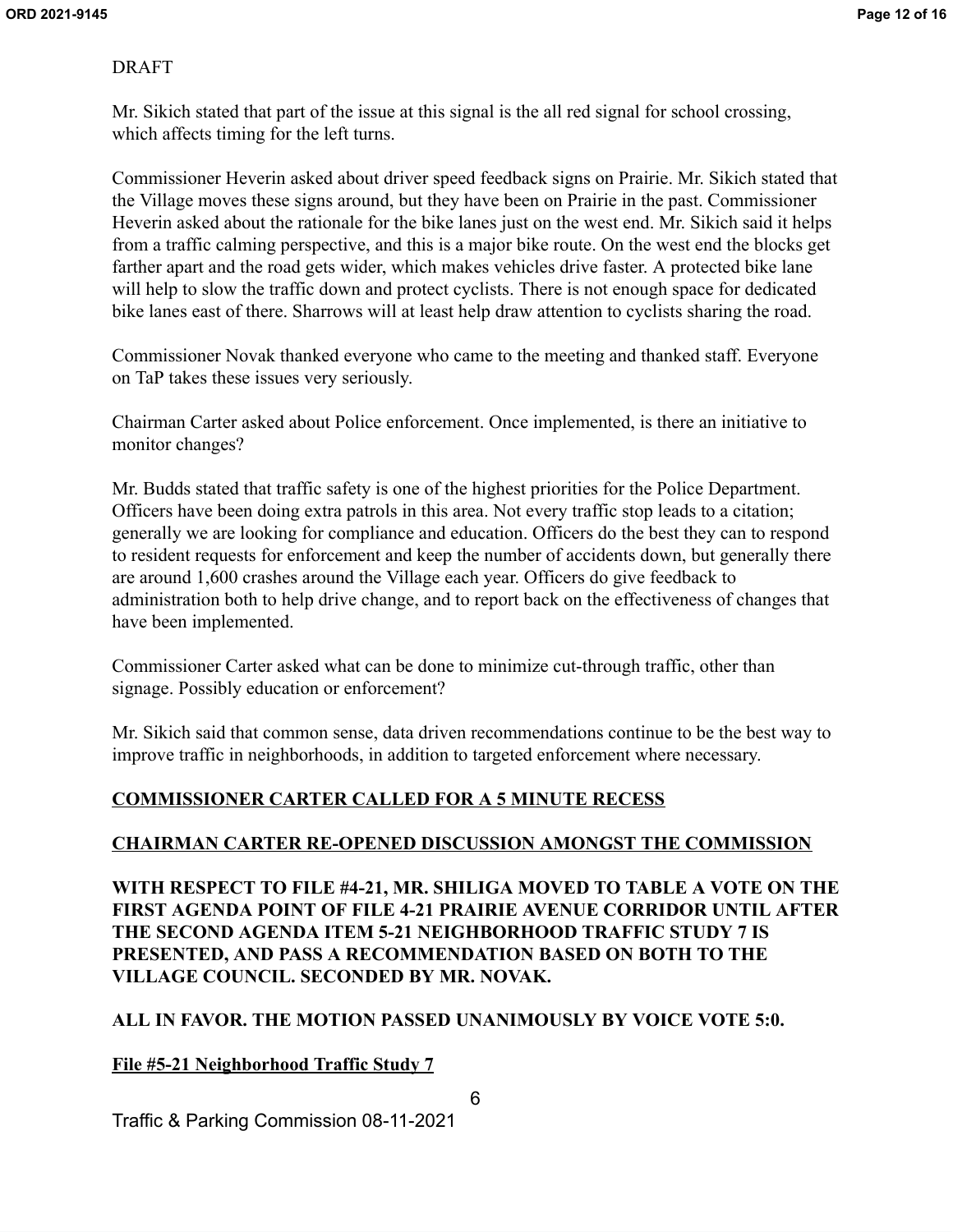Presentation given by Mr. Michael Werthmann from KLOA. Study area: Ogden north, Lee east, Warren south, Belmont west. Purpose of study: analyze existing transportation operations in neighborhood, roadway traffic volumes and speeds, intersection traffic control, pedestrian and bicycle safety. Looking at this in the macro; how measures affect the whole neighborhood as opposed to one intersection. Analysis based recommendations to help minimize neighborhood issues. This neighborhood is a grid system. Want to slow traffic and establish traffic control that people will adhere to.

Looked at existing conditions through field investigations and observations of neighborhood transportation system. Conducted daily traffic counts and speed surveys at 45 locations over a two day period. Conducted vehicle, pedestrian, and bicycle counts at 5 intersections. Collected and viewed related transportation data for the neighborhood and crash data.

Volumes within this neighborhood for local and collector streets fall within national standards and ranges found in other locations in the Village. Vehicle speeds were higher across nearly all of the streets. Crash data looked at over a 5 year period; neighborhood in general has a low number of accidents; most accidents at any intersection was 6 over a 5 year period; neighborhood averaged 9-10 accidents per year.

Intersection traffic control: Village desires to have traffic signal or stop sign control at all intersections. There are 31 intersections within this neighborhood.

Recommendations:

- Add all-way stop sign control at Lee & Grant and at Lee & Prairie
- Replace yield or no stop sign controlled intersections with 1 or 2-way stop sign control
- Reduce posted speed limits on Prairie and Warren from 30 mph to 25 mph
- Install 20 mph park zones along Lee at Hooper's Hollow and Warren at Loy Park
- Signage plan: enhance number of speed limit signs; add yellow borders

Pedestrian Enhancements

- Pedestrian refuge islands
- High visibility ladder crosswalks throughout neighborhood
- Additional pedestrian signage, particularly at mid-block crossings

Bicycle Enhancements

- Implementation of bike routes within neighborhood
- Add buffered bike lanes to Prairie Ave between Belmont and Lee
- Install more bike route signs throughout neighborhood

Traffic Calming Measure Recommendations

- Median refuge islands on Prairie
- Buffered bike lanes on Prairie
- Center line pavement markings on Lee and Warren
- Use of speed monitors and enforcement
- Reduction of speed limit in park zones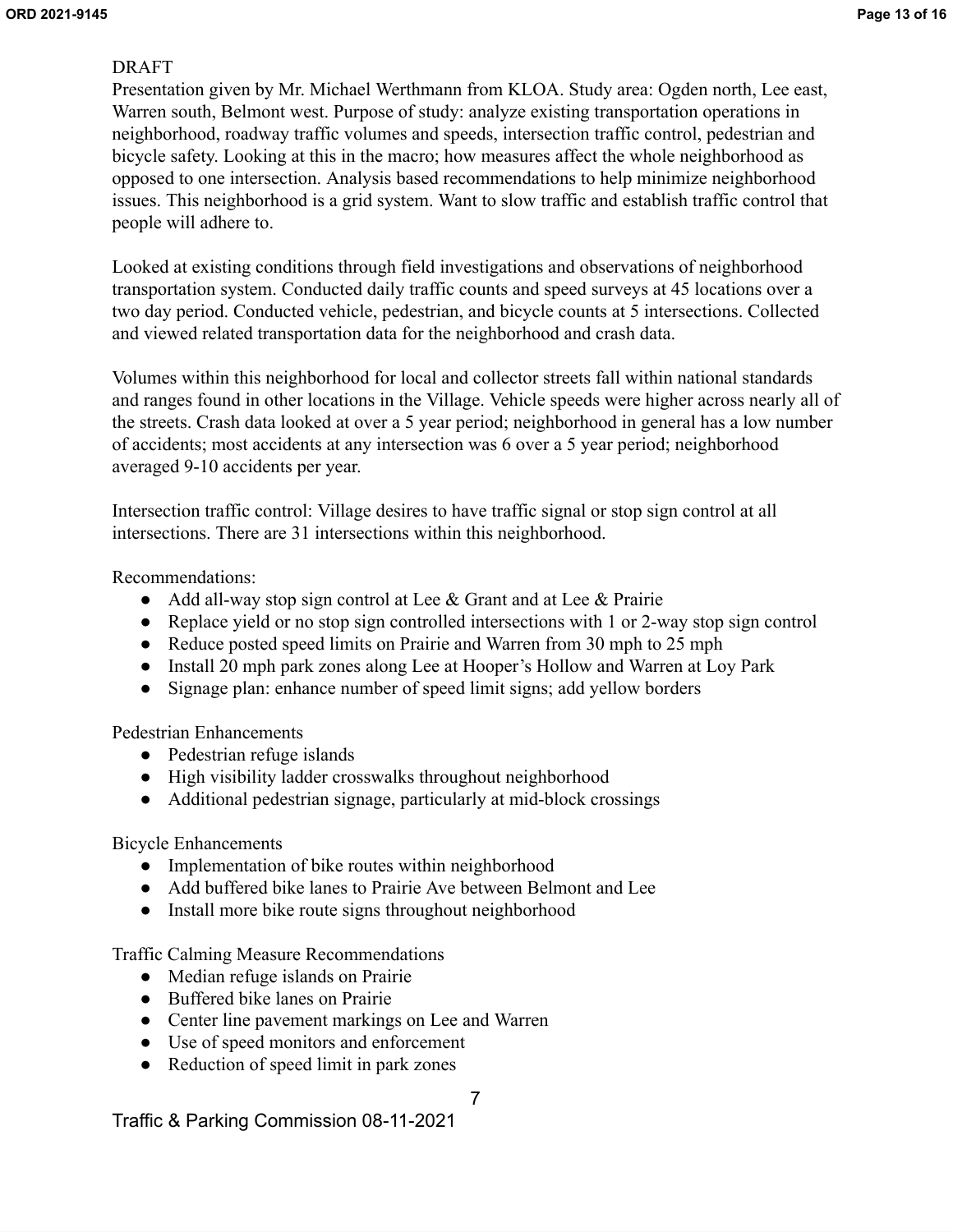#### **CHAIRMAN CARTER OPENED DISCUSSION AMONGST THE COMMISSION**

Commissioner Shiliga asked if the study was done before or after changes at Prairie and Forest. Mr. Sikich stated that it was done before, but that intersection is outside of the study limit.

Mr. Shiliga asked how "kids at play" signs can be encompassed into plan. Mr. Sikich: Park zone speed limits are recommended.

Commissioner Heverin: What data did study look at? Mr. Werthmann: vehicle and pedestrian counts, crash data, resident complaints, and other data; comprehensive study. Ms. Heverin: What were days/times of counts? Mr. Werthmann: Daily counts on roads done for 48 hour period. Generally counts during this period were slightly lower than expected, but even if adjusted the still fall within normal ranges.

Commissioner Novak: Will concerns of residents be included in recommendations for Council? Mr. Sikich: Staff will look into what school zone warning signage might be appropriate for Prairie Avenue at Belmont, and will speak to DuPage County regarding the potential of programmable heads at Belmont signal. These can be done at the staff level.

Commissioner O'Malley stated that this section of Prairie is similar to the area around Highland and 39th, and would like to see similar school zone signage. Ms. O'Malley thinks ladder crosswalks are important, and that reducing the speed limit on Prairie and Warren will help.

Commissioner Novak stated that personal responsibility is key; police cannot be everywhere.

Chairman Carter appreciates the neighborhood approach. Asked about refuge islands on Prairie that are not stop-controlled. Mr. Werthmann: All-way stops are not warranted at all the locations; want to put in as many measures as possible to make it as safe as possible for pedestrians. Eliminating parking opens up sight lines; multiple traffic calming measures enhance safety.

Mr. Carter asked about right-in/right-outs along Ogden to help traffic flow and prevent cut-through traffic. Mr. Werthmann does not recommend; using this method in a grid system can push the issue to the next street.

Mr. Carter asked if refuge islands will be in line with crosswalks or will they be moved so as to not impede turning movements. Mr. Werthmann: final design will need to be done, but in general they line up with the crosswalks and are designed to avoid conflicts with turning vehicles.

# **CHAIRMAN CARTER OPENED UP THE PUBLIC COMMENT PERIOD**

#### **PUBLIC COMMENT ON FILE #5-21**

Andy Broomhead of 2010 Prairie: asked why Pershing did not warrant protection or a crosswalk. Mr. Sikich: Its proximity to a signalized crossing at Belmont makes it a less desirable location for an unprotected crossing or a stop sign. Mr. Broomhead: The last proposed stop sign is at Lee;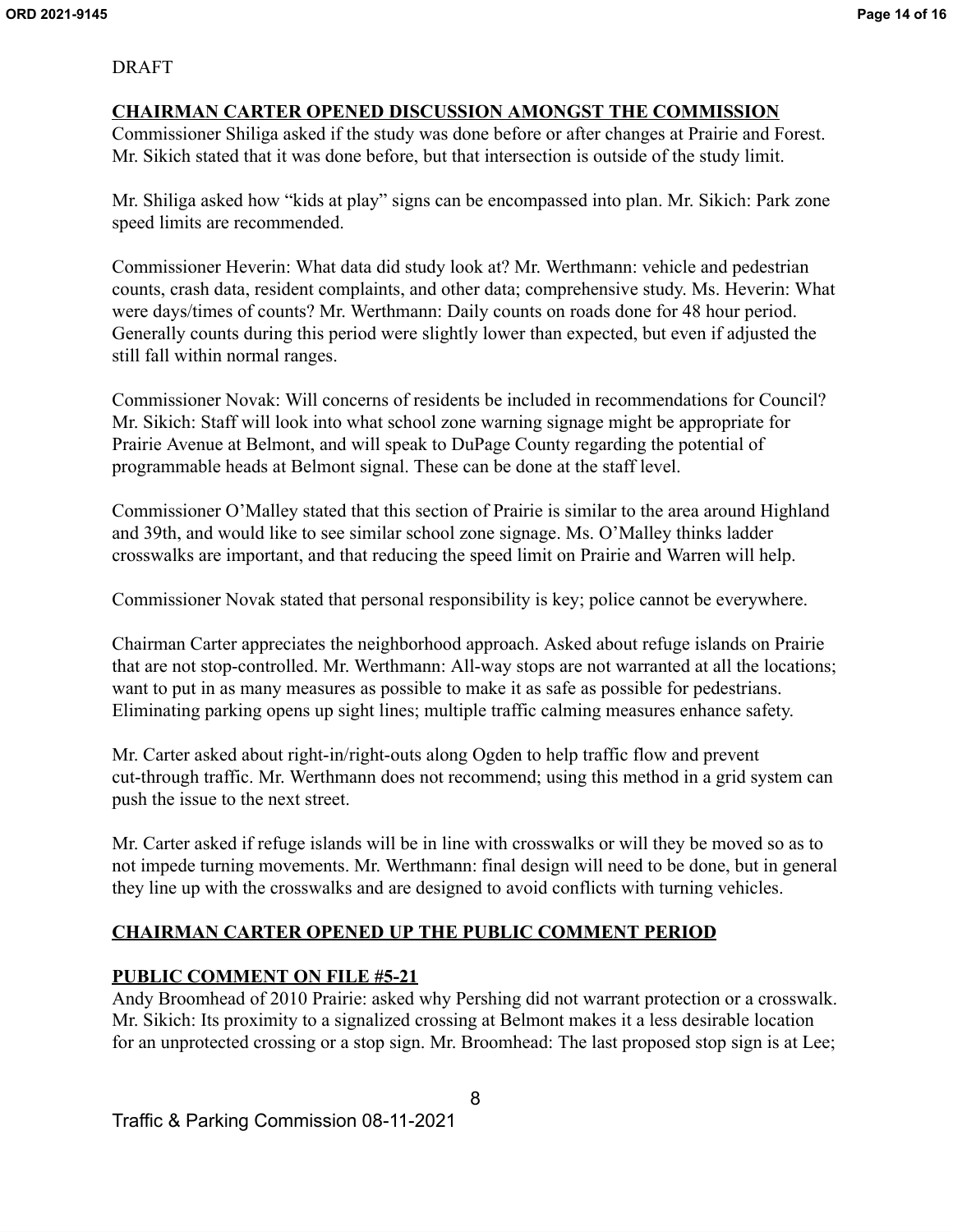long stretch of road between Lee and Belmont. Requesting Woodward or Pershing to have something.

Willis Johnson of 4506 Lee: Not in favor of park zone signs at Lee and Grant. Lee traffic increased during work on Ogden and has remained; average speed on Lee is 42 mph in a 25 mph zone. Intersection of Lee and Ogden; stripe to indicate right and left turns. Corner of Lee and Chicago at Hooper's Hollow; does not want stop signs reduced. Prairie Belmont to Oakwood; not in favor of bike lanes going to no destination on Prairie.

Gail Fuddaicousa of 4906 Woodward between Prairie & Warren: Speed limits on Warren higher than Prairie; in favor of striping on Warren. Requests crosswalks similar to the Abbey Road album cover.

Nicole Brown of 4712 Pershing: Requesting signage in area for child safety and school zone.

Unknown person: what do cyclists do when they get to east end of the marked bicycle lanes? Mr. Sikich: Bicyclists are already riding in street; the marked bike lanes and "sharrows" will make it safer to the extent possible.

Unknown person: Pershing & Prairie; would like protections at this intersection and at the park on Pershing. In favor of reduced speed limit. Requests something from Lee to Belmont like flashing speed limit sign.

Unknown person: Requested moving protected crosswalk closer to Belmont for kids walking to Henry Puffer School. In favor of measures to discourage cut-through from Ogden/Belmont. Mr. Werthmann: Stonewall is located in middle of neighborhood where more people can use it; At Pershing kids can walk on north side and cross at signalized intersection only one block away. The study recommends talking to IDOT and DuDOT about "no right turn" or "no left turn" signs on Ogden and Belmont.

Commissioner Heverin: Stonewall crossing does not address kids walking towards Puffer. Mr. Werthmann: Anyone coming from north can take north side of Prairie to Belmont and cross at signal. Mr. Sikich: it's best not to encourage kids to cross at uncontrolled intersections if there are safer options nearby; would rather have them cross at signalized intersection.

Chairman Carter: If approved can Village make Puffer aware of changes. Mr. Sikich: Yes.

Unknown person: Wants to know when changes will occur if approved by Council. Mr. Sikich: Once approved by Council; study outlines improvements that will be done immediately and those to be done in the future with other construction projects.

Jim Thonn of 4734 Lee: In favor of IDOT and DuPage County making improvements at Belmont and Ogden. Requesting stop sign at Stonewall in gap from Lee to Belmont.

# **CHAIRMAN CARTER CLOSED THE PUBLIC COMMENT**

Traffic & Parking Commission 08-11-2021

9